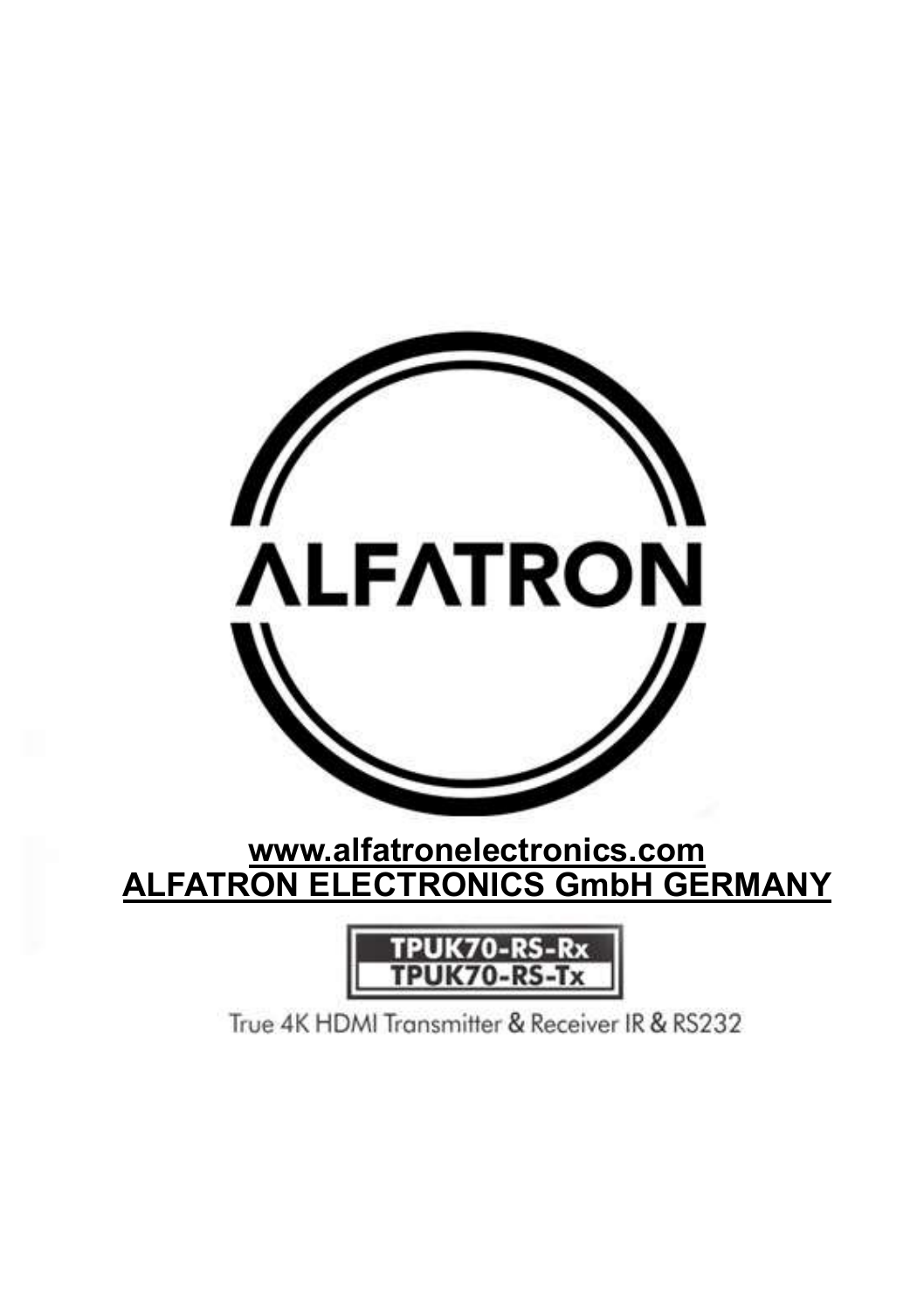# TPUK70-RS

True 4K HDMI Transmitter & Reciever IR & RS232

# Ultra-thin HDMI2.0 Extender

### 40m 4K UHD



## All Rights Reserved

Version: TPUK70RS\_2019V1.0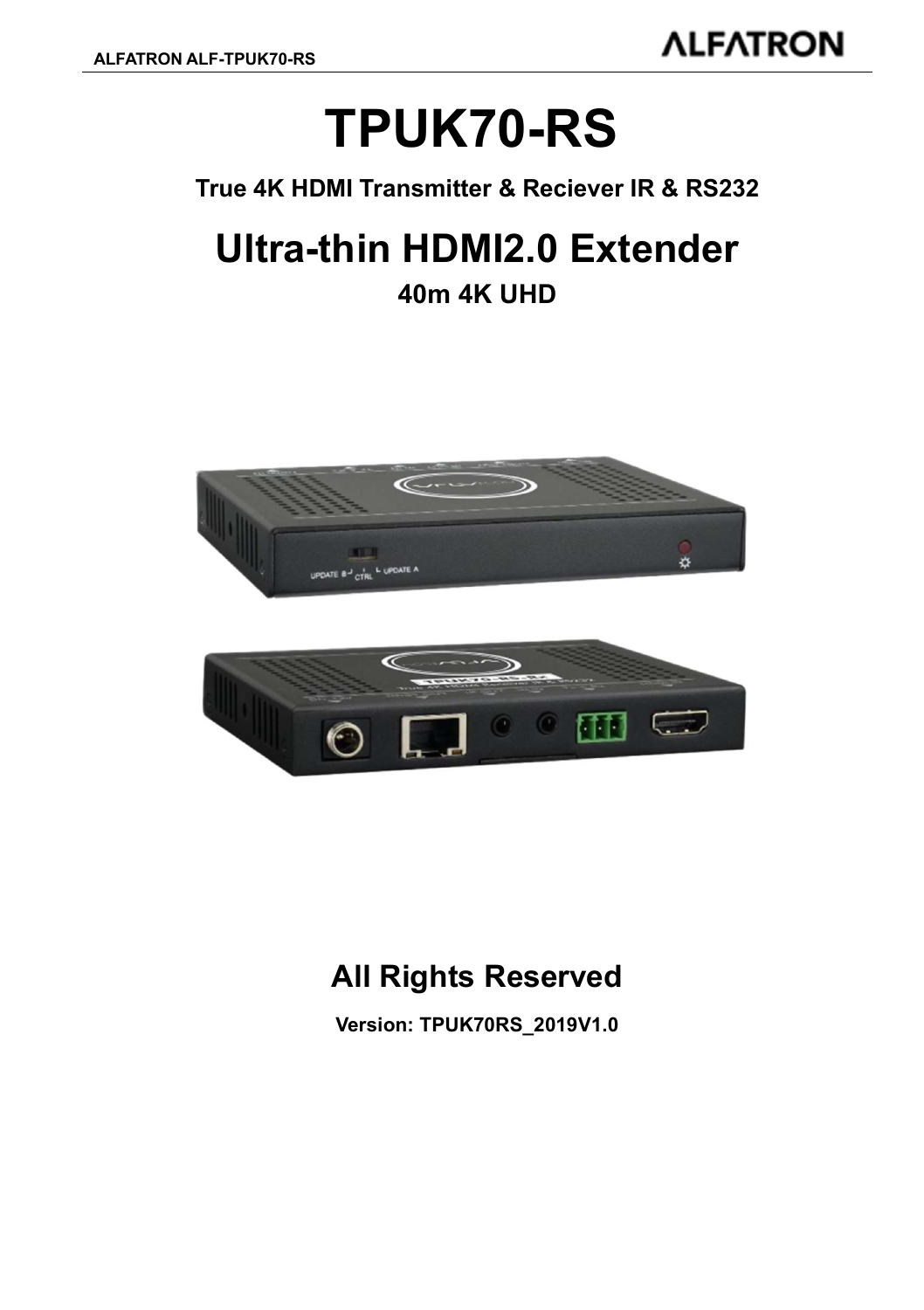#### **Statement**

Read this user manual carefully before using this product. Pictures shown in this manual is for reference only, different model and specifications are subject to real product. This manual is only for operational instruction only, not for any maintenance usage.

#### Safety Precaution

To insure the best from the product, please read all instructions carefully before using the device. Save this manual for further reference.

- Follow basic safety precautions to reduce the risk of fire, electrical shock and injury to persons.
- Do not dismantle the housing or modify the module to avoid electrical shock or burn.
- Using supplies or parts not meeting the products' specifications may cause damage, deterioration or malfunction.
- Do not expose the unit to rain, moisture or install this product near liquid.
- Install the device in a place with ventilation. Indoor use only.
- Do not twist or pull the ends of the cable. It may cause malfunction
- Do not use liquid or aerosol cleaners to clean this unit. Always unplug the power to the device before cleaning.
- Unplug the power cord when not used for an extended period of time.
- Refer all servicing to qualified service personnel.

#### Package List

- 1 x Transmitter 1 x Receiver
- $\blacksquare$  4 x Mounting Ears & 4 x Screws  $\blacksquare$  8 x Plastic Cushions
- 
- 1 x Power Adaptor (12VDC, 2A) 1 x User Manual
- 
- 
- 1 x RS232 Cable 1 x 3-pin Phoenix Connector
	-

#### Introduction

The TPUK70-RS is an ultra-thin HDMI2.0 Extender consisting of a transmitter and a receiver. It extends 1080p/4K HDMI signal over CAT5e/CAT6a cable up to 70m /40m (PoC) and enables IR and RS232 pass-through to control source or display device remotely. It also adopts the visual lossless video compression technology (VLC) to ensure the HD lossless transmission of HDR and 4K@60Hz/4:4:4 over CAT5e/CAT6a cable.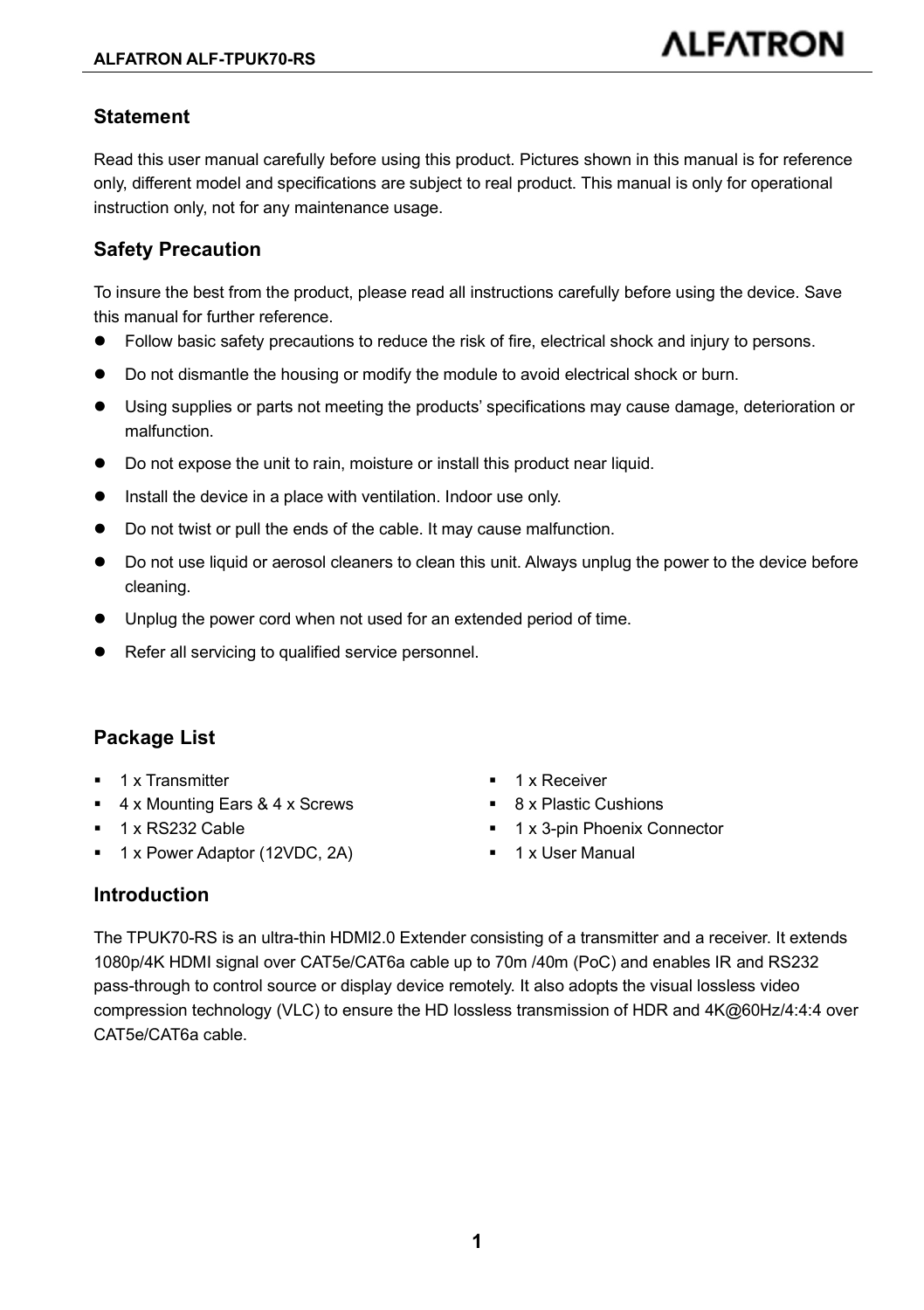#### Features

- Supports 4K/UHD/60Hz/4:4:4.
- Supports HDMI2.0 & HDCP2.2 and is backward compatible to the previous versions.
- Maximum transmission distance is up to 40m for 4Kx2K, and 70m for 1080p.
- Supports CEC, IR and RS232 pass-through for long-distance control.
- Supports bi-directional PoC for simplified wiring.
- **Supports HDR.**
- Features DIP switch for choosing mode from: Control, Update A, Update B.

#### Panel Description



| ---<br>UPDATE B THE LUPDATE A | <b>TO 2</b> | $\overline{\phantom{1}}$<br>.<br>( e )<br>l al al a<br>- 1<br>. .<br>$\sim$ $\sim$<br>- 1 - 1 -<br><b>Signal</b><br>$\overline{\phantom{0}}$ |
|-------------------------------|-------------|----------------------------------------------------------------------------------------------------------------------------------------------|
|                               |             | 4<br>ь.<br>7 OZ<br>w                                                                                                                         |

| No.               | Name                      | <b>Description</b>                                                                                                                                                                                                                                                                 |  |
|-------------------|---------------------------|------------------------------------------------------------------------------------------------------------------------------------------------------------------------------------------------------------------------------------------------------------------------------------|--|
| (1)               | <b>MODE Switcher</b>      | CTRL: RS232 pass-through control mode.<br>٠<br>UPDATE A: Update Valens IC program, connect a PC to the<br>٠<br>RS232 port, and then double-click the update file (.bat).<br>UPDATE B: Update compression IC program, the upgrade<br>٠<br>method is the same as the above UPDATE A. |  |
| ②                 | Power LED                 | RED: DC power present.                                                                                                                                                                                                                                                             |  |
| $\circled{3}$     | HDMI IN (Transmitter)     | Connected to HDMI source.                                                                                                                                                                                                                                                          |  |
|                   | HDMI OUT(Receiver)        | Connected to HDMI display.                                                                                                                                                                                                                                                         |  |
| $\circled{4}$     | 3-pin Terminal Block      | If one is connected with control device (e.g. PC), and the other should<br>be connected with the third-party that need to be controlled.                                                                                                                                           |  |
| $\circleds$       | IR IN                     | Work with far-end IR OUT port, connect with IR Receiver (with carrier)<br>to collect IR signal to control far-end display device from local.                                                                                                                                       |  |
| $\left( 6\right)$ | <b>IR OUT</b>             | Work with far-end IR IN port, connect with IR Emitter to send IR signal<br>to control input source device from remote.                                                                                                                                                             |  |
| ℗                 | HDBT OUT(Transmitter)     | Connect to the HDBT IN socket on Receiver via CAT5e/6a cable.                                                                                                                                                                                                                      |  |
|                   | <b>HDBT IN (Receiver)</b> | Connect to the HDBT OUT socket on Transmitter CAT5e/6a cable.                                                                                                                                                                                                                      |  |
| $\left( 8\right)$ | DC 12V Power Port         | Support bi-directional PoC, either ports should be connected with<br>12V DC 2A power adaptor.                                                                                                                                                                                      |  |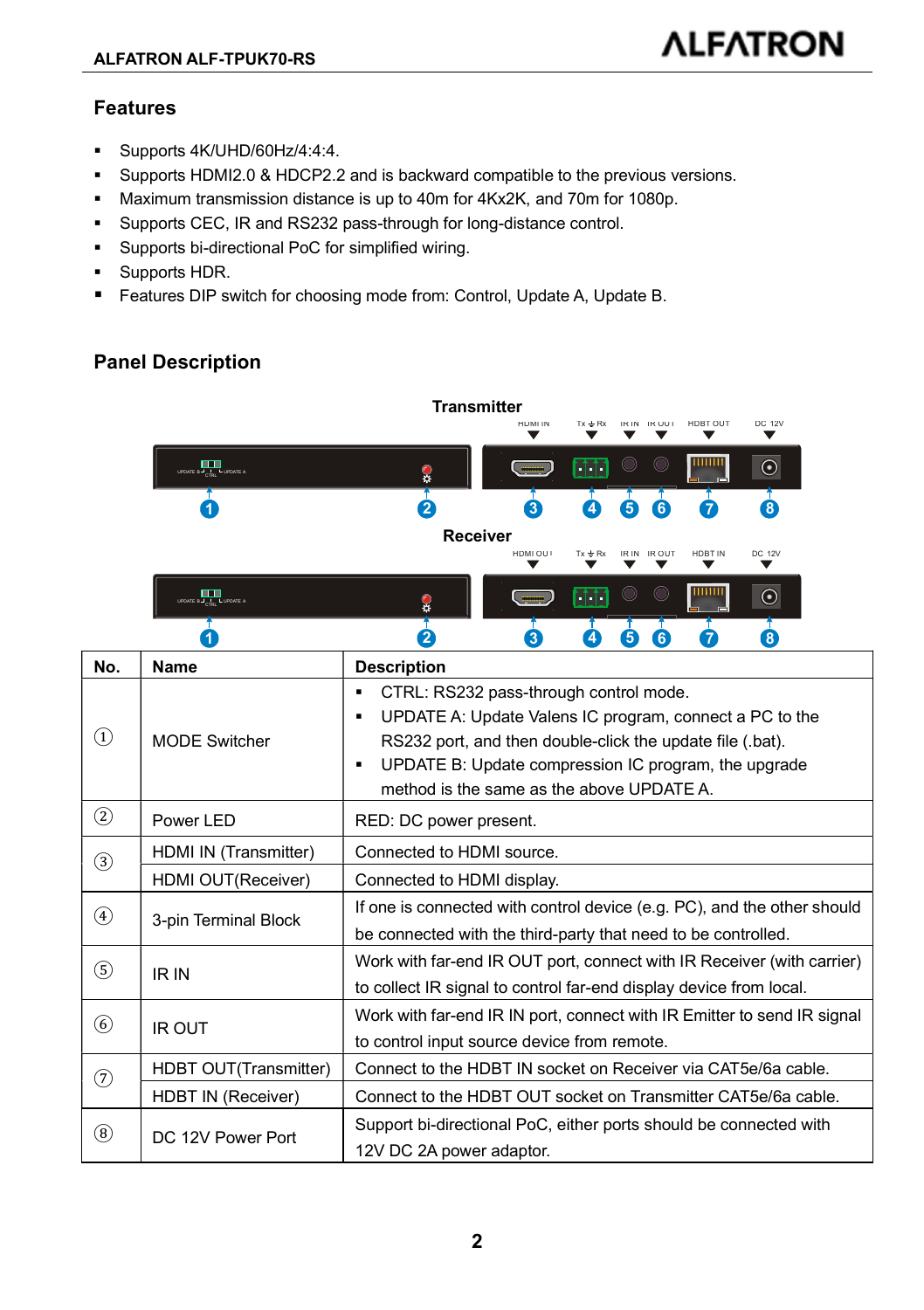#### Specification

| Model                        | <b>Transmitter</b>                                                            | Receiver                                  |  |  |
|------------------------------|-------------------------------------------------------------------------------|-------------------------------------------|--|--|
| <b>Spec</b>                  |                                                                               |                                           |  |  |
| Input                        | <b>HDMI IN</b>                                                                | HDBT IN                                   |  |  |
| Output                       | HDBT OUT                                                                      | HDMI OUT                                  |  |  |
| <b>Control Ports</b>         | IR IN, IR OUT, RS232                                                          | IR IN, IR OUT, RS232                      |  |  |
| General                      |                                                                               |                                           |  |  |
| Transmission Mode & Distance | HDBaseT; 1080p ≤ 70m; 4K×2K ≤ 40m                                             |                                           |  |  |
| Resolution                   | Up to 4K×2K@60Hz 4:4:4                                                        |                                           |  |  |
| Bandwidth                    | 18Gbps                                                                        |                                           |  |  |
| <b>HDMI</b> Standard         | <b>HDMI2.0 &amp; HDCP2.2</b>                                                  |                                           |  |  |
| <b>Power Consumption</b>     | 14W (max)                                                                     |                                           |  |  |
| <b>Operation Temperature</b> | $0 - +40^{\circ}C$                                                            |                                           |  |  |
| Storage Temperature          | $-10 - +50^{\circ}C$                                                          |                                           |  |  |
| <b>Relative Humidity</b>     | $0\% \sim 90\%$                                                               |                                           |  |  |
| <b>External Power Supply</b> | Input: 100VAC~240VAC, 50/60Hz; Output: 12VDC 2A                               |                                           |  |  |
| Dimension (W*H*D)            | 115mm x 16 mm x 84mm                                                          |                                           |  |  |
| Net Weight (g)               | Transmitter: 150g; Receiver: 153g                                             |                                           |  |  |
| <b>System Diagram</b>        | 4K 40m, 1080P 70m<br>$\frac{1}{\sqrt{2}}$ and $\frac{1}{2}$ and $\frac{1}{2}$ | IR:<br>CATx:<br>HDMI:<br>RS232:<br>Power: |  |  |
| m.<br>۱                      | Transmitter<br>$\odot$<br><b>G</b>                                            | Receiver<br>$^{\circ}$ M $\bullet$        |  |  |

#### System Diagram

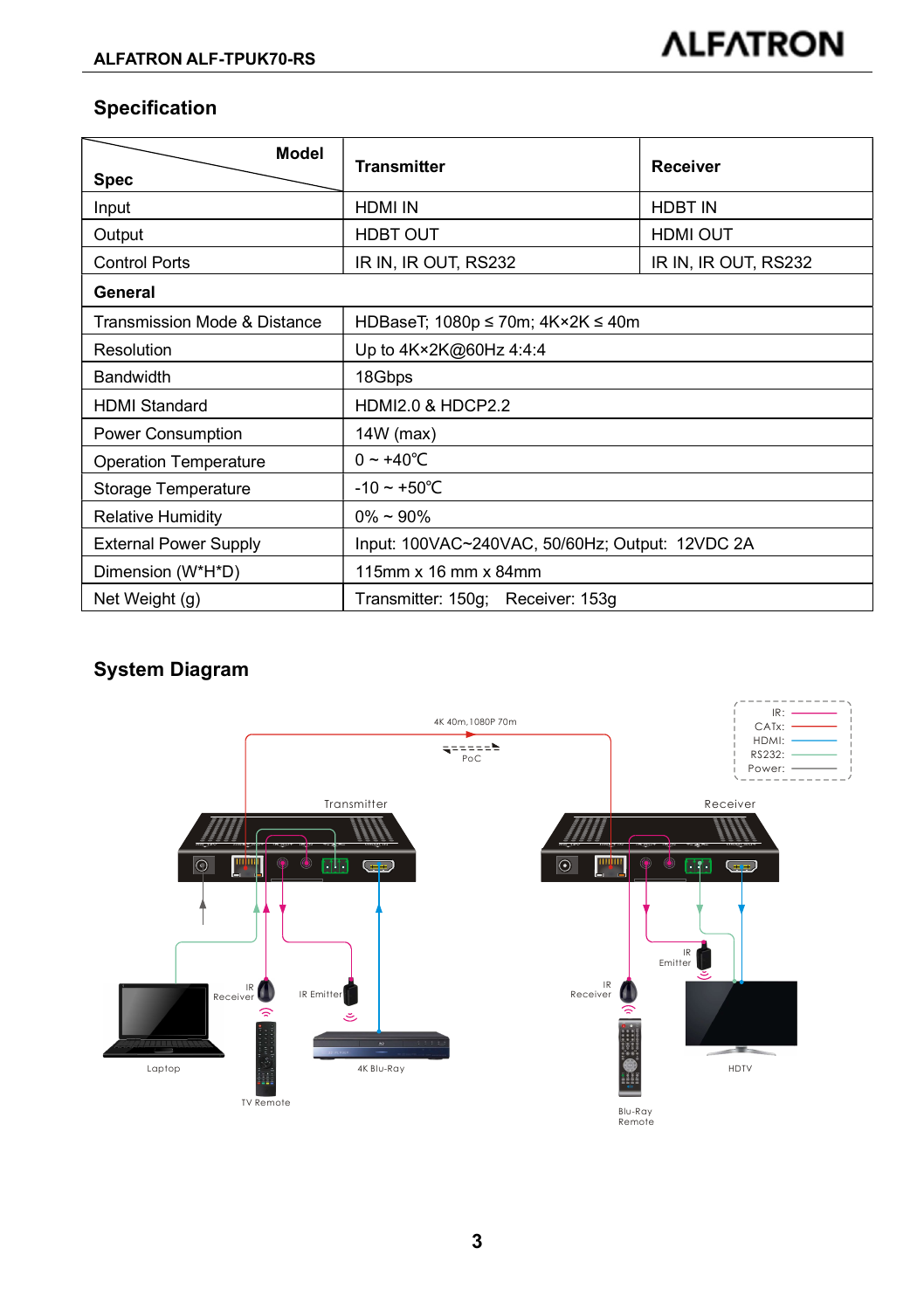### 1. After-sales Service

Should you experience problems using the ALF-SUK2, please refer to the manual and troubleshooting and maintenance section (8). Should the error persist, note that any transport costs of the equipment to the distributor are borne by the user during the warranty.

1) Product Limited Warranty: ALFAtron warrants that its products will be free from defects in materials and workmanship for seven years, which starts from the first day of purchase.

Proof of purchase in the form of a bill of sale or receipted invoice which is evidence that the unit is within the warranty period must be presented to obtain warranty service.

- 2) What the warranty does not cover (servicing available for a fee):
	- Warranty expiration.
	- Factory applied serial number has been altered or removed from the product.
	- Damage, deterioration or malfunction caused by:
		- Normal wear and tear
		- Use of supplies or parts not meeting product specifications
		- No certificate or invoice as the proof of warranty.
		- The product model showed on the warranty card does not match with the product or if the product had been altered.
		- Damage caused by force majeure.
		- Servicing not authorized by ALFAtron
		- Any other causes which does not relate to a product defect
	- Delivery, installation or labour charges for installation or setup of the product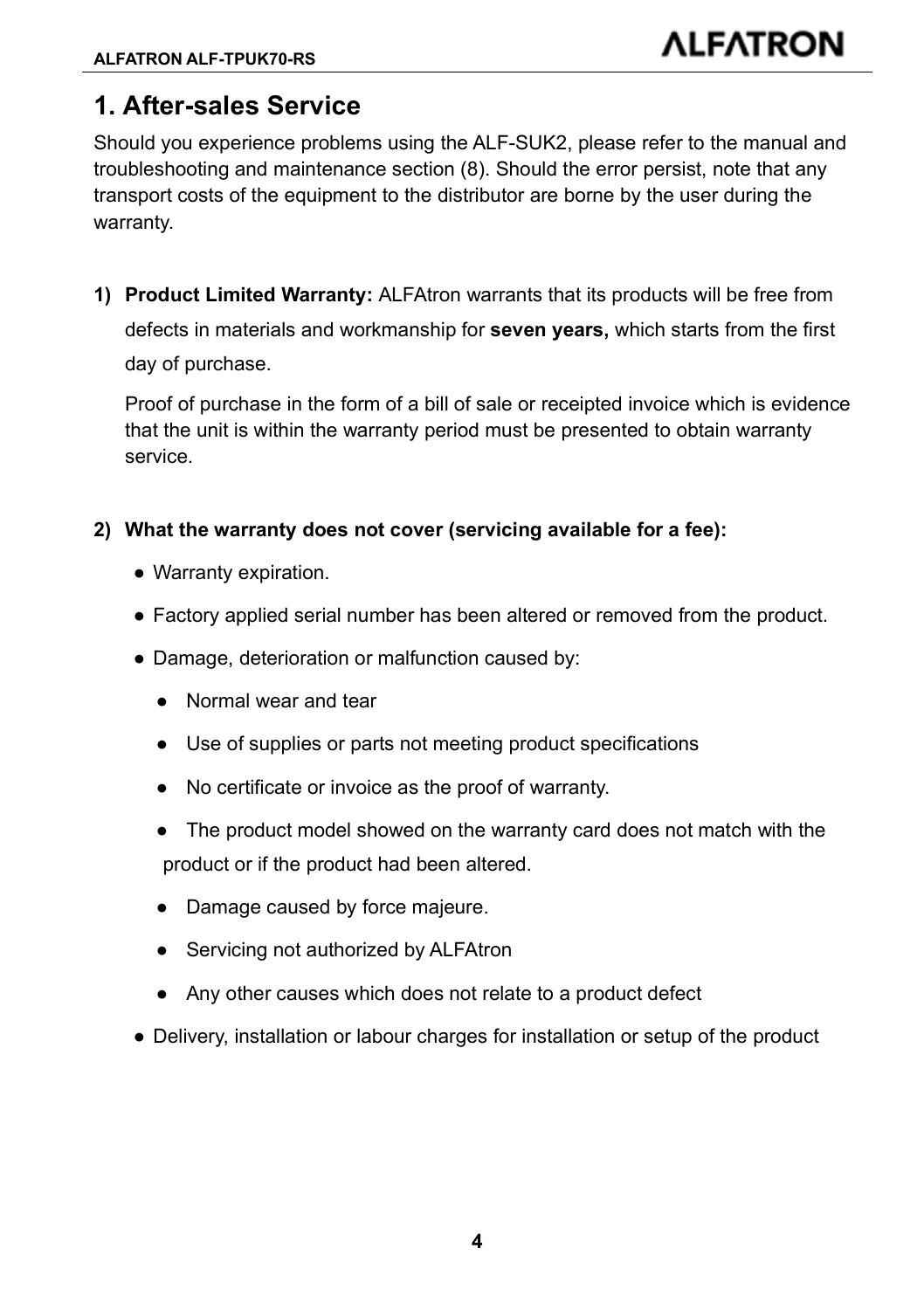- 3) Technical Support: Contact our after-sales department via email or telephonically and please provide the following information about your case:
	- Product version and name.
	- Detailed failure situations.
	- The formation of the cases.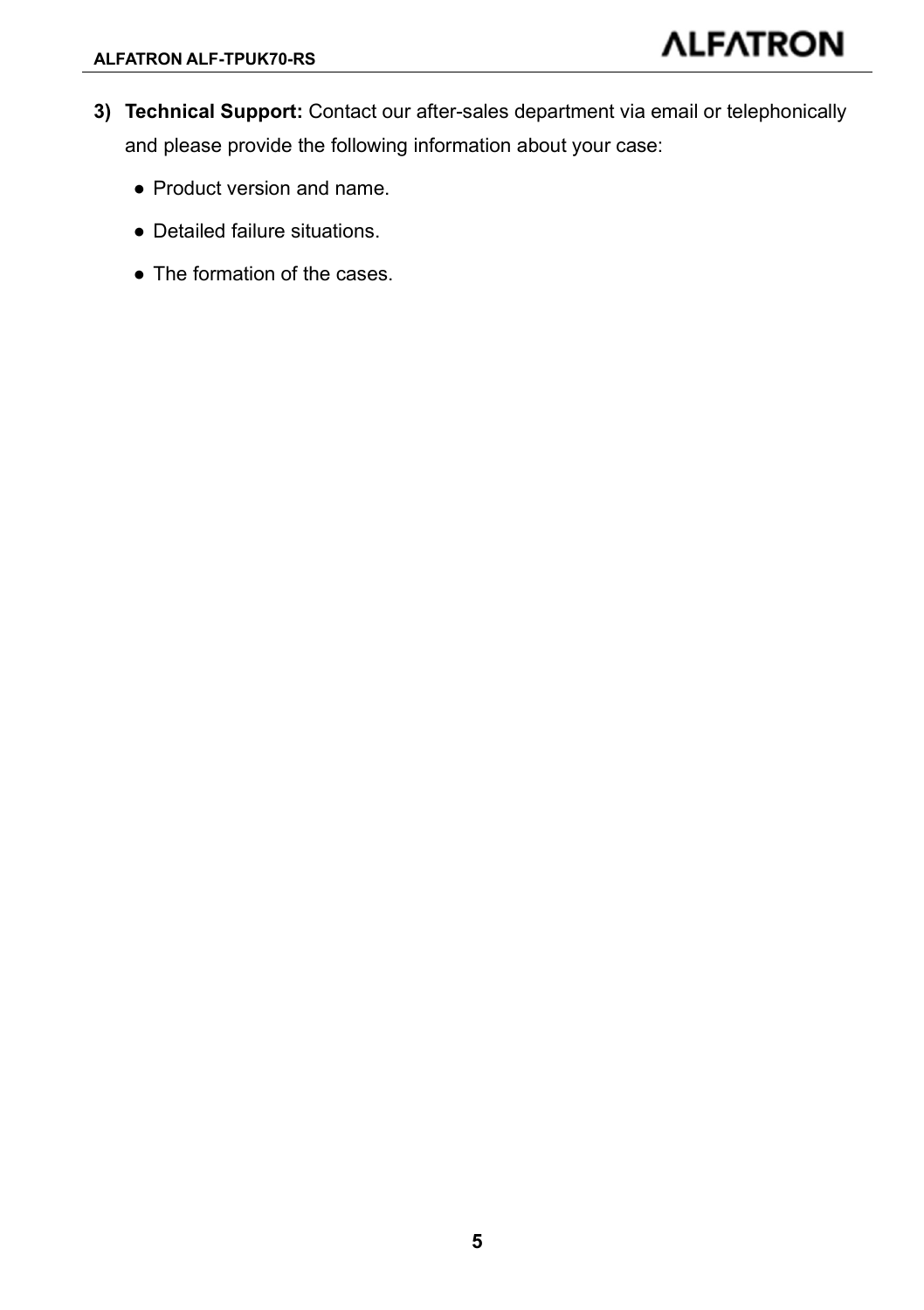#### 1. Limited warranty in respect of ALFAtron Products Only

1.1 This limited warranty covers defects in materials and workmanship in this product.

1.2 Should warranty service be required, proof of purchase must be presented to the Company. The serial number on the product must be clearly visible and not have been tampered with in any way whatsoever.

1.3 This limited warranty does not cover any damage, deterioration or malfunction resulting from any alteration, modification, improper or unreasonable use or maintenance, misuse, abuse, accident, neglect, exposure to excess moisture, fire, improper packing and shipping (such claims must be presented to the carrier), lightning, power surges, or other acts of nature. This limited warranty does not cover any damage, deterioration or malfunction resulting from the installation or removal of this product from any installation, any unauthorized tampering with this product, any repairs attempted by anyone unauthorized by the Company to make such repairs, or any other cause which does not relate directly to a defect in materials and/or workmanship of this product. This limited warranty does not cover equipment enclosures, cables or accessories used in conjunction with this product.

This limited warranty does not cover the cost of normal maintenance. Failure of the product due to insufficient or improper maintenance is not covered.

1.4 The Company does not warrant that the product covered hereby, including, without limitation, the technology and/or integrated circuit(s) included in the product, will not become obsolete or that such items are or will remain compatible with any other product or technology with which the product may be used.

1.5 Only the original purchaser of this product is covered under this limited warranty. This limited warranty is not transferable to subsequent purchasers or owners of this product.

1.6 Unless otherwise specified, the goods are warranted in accordance with the manufacturer's product specific warranties against any defect attributable to faulty workmanship or materials, fair wear and tear being excluded.

1.7 This limited warranty only covers the cost of faulty goods and does not include the cost of labour and travel to return the goods to the Company's premises.

1.8 In the event of any improper maintenance, repair or service being carried out by any third persons during the warranty period without the Company's written authorization, the limited warranty shall be void.

1.9 A 7 (seven) year limited warranty is given on the aforesaid product where used correctly according to the Company's instructions, and only with the use of the Company's components.